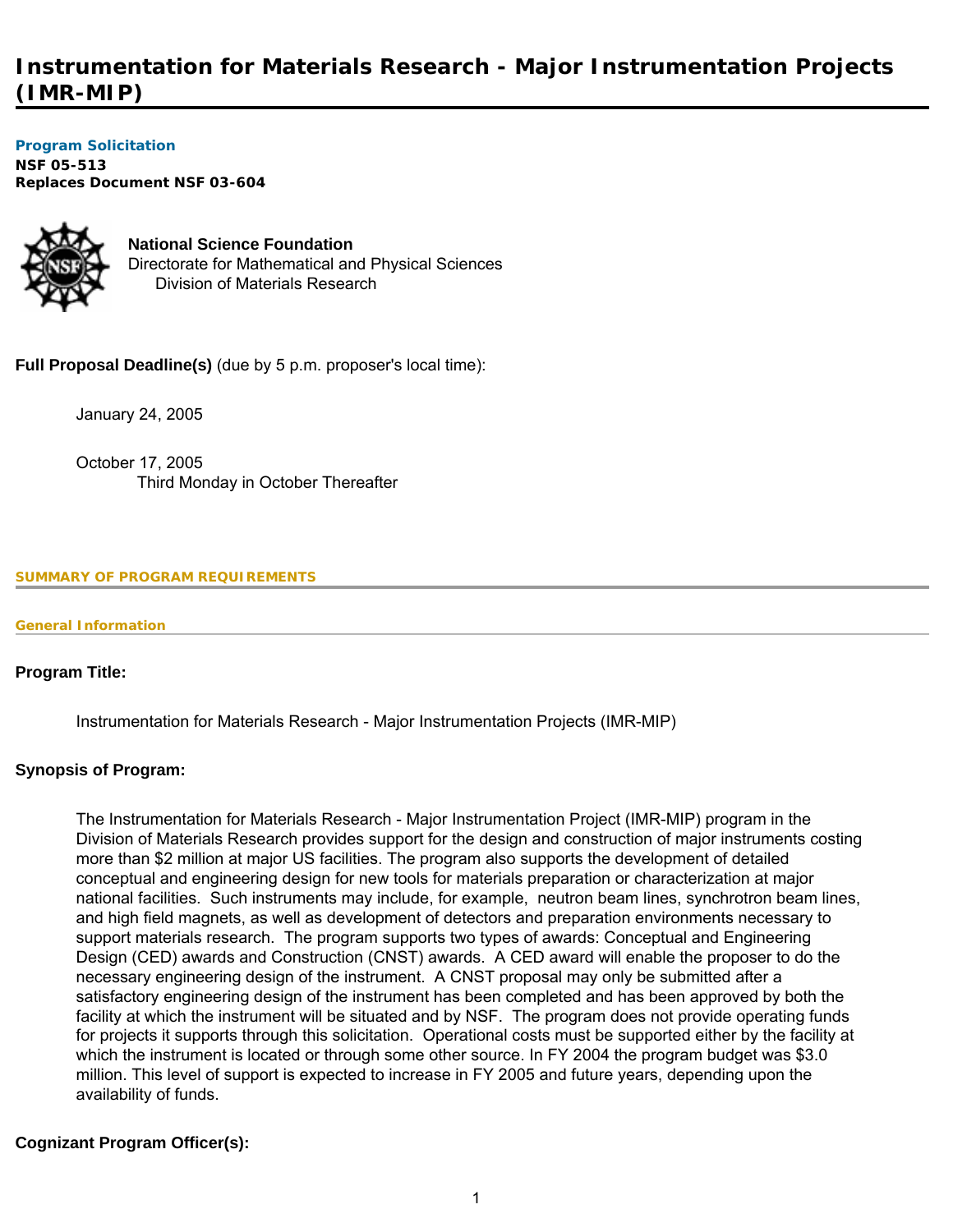● Guebre X. Tessema, Program Director (NAF), Directorate for Mathematical & Physical Sciences, Division of Materials Research, 1065 N, telephone: (703) 292-4935, fax: (703) 292-9035, email: [gtessema@nsf.gov](mailto:gtessema@nsf.gov)

# **Applicable Catalog of Federal Domestic Assistance (CFDA) Number(s):**

• 47.049 --- Mathematical and Physical Sciences

### **Eligibility Information**

● **Organization Limit:** 

IMR-MIP Proposals may be submitted by colleges or universities in the United States with strong research and education programs. NSF does not normally support research or educational activities by scientists employed by other Federal agencies or Federally Funded Research and Development Centers (FFRDCs). However, a scientist, engineer, or educator who holds a joint appointment with a university and an FFRDC may submit proposals through the university. Such an individual may receive support if he/she is a faculty member of the university even if part of his/her salary is provided by the Federal agency. Under unusual circumstances, a Federal research laboratory or FFRDC may submit a proposal directly to NSF; for example, if such an institution provides unique capabilities which can be made available to members of the university community through an NSF award. NSF support will not be made available to support activities which are the normal responsibility of the Federal laboratory or FFRDC. Interested Principal Investigators (PIs) at a Federal laboratory or an FFRDC should contact the cognizant program officer named in this Solicitation before preparing a proposal in response to this Solicitation.

- **PI Eligibility Limit:** None Specified.
- **Limit on Number of Proposals:** 1. An institution may submit at most one IMR-MIP proposal in a given year, whether for Conceptual and Engineering Design (CED) or for Construction (CNST).

### **Award Information**

- **Anticipated Type of Award:** Other Continuing or Standard Grant or Cooperative Agreement
- **Estimated Number of Awards:** 3 to 6 (2 or 4 CED awards and 1 to 2 CNST award per year)
- **Anticipated Funding Amount:** \$3,000,000 in FY2005 pending the availability of funds.

### **Proposal Preparation and Submission Instructions**

# **A. Proposal Preparation Instructions**

● **Full Proposal Preparation Instructions:** This solicitation contains information that deviates from the standard Grant Proposal Guide (GPG) proposal preparation guidelines. Please see the full text of this solicitation for further information.

# **B. Budgetary Information**

- Cost Sharing Requirements: Cost Sharing is not required.
- **Indirect Cost (F&A) Limitations:** Not Applicable.
- **Other Budgetary Limitations:** Not Applicable.

# **C. Due Dates**

● **Full Proposal Deadline Date(s)** (due by 5 p.m. proposer's local time): January 24, 2005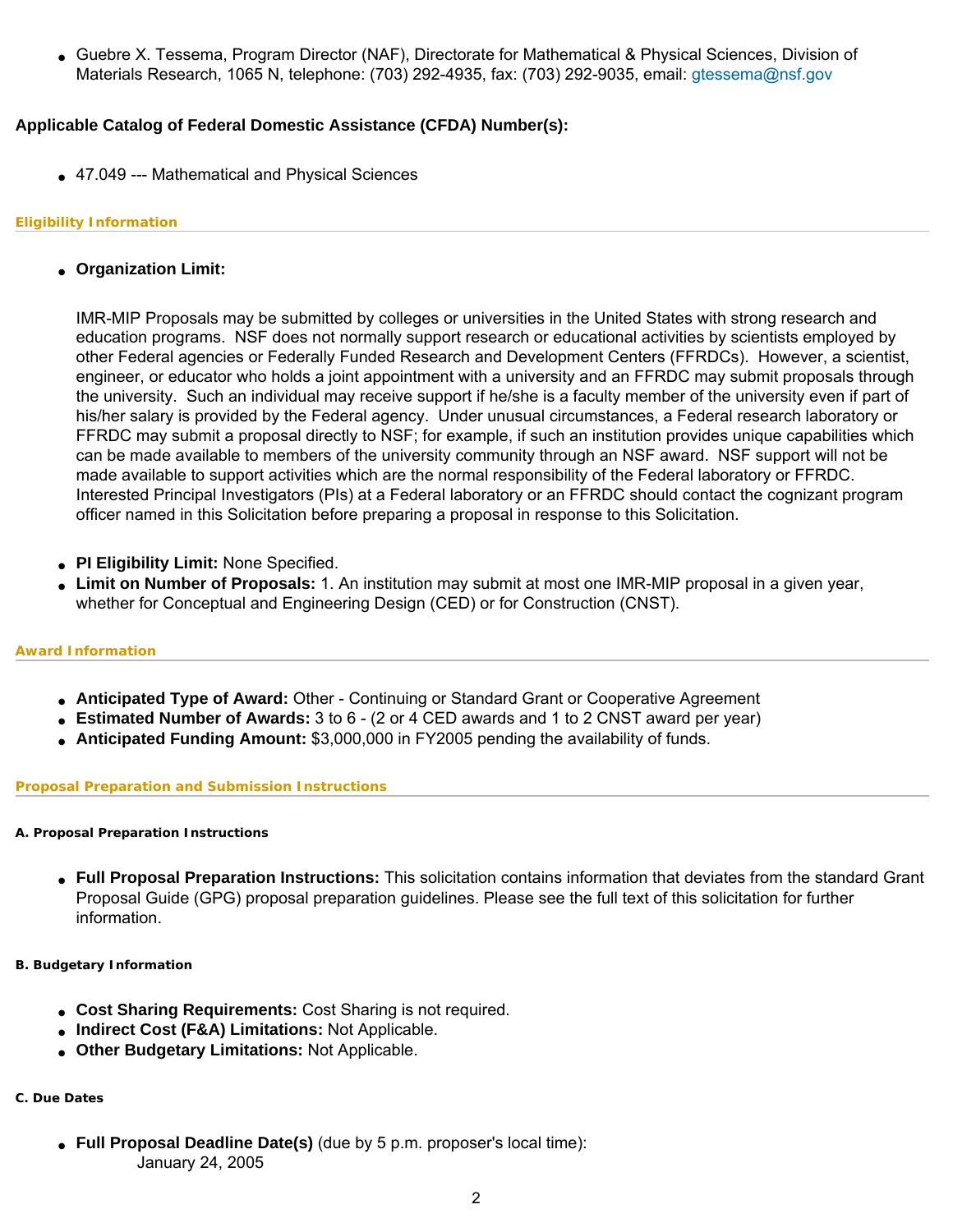#### **Proposal Review Information**

● **Merit Review Criteria:** National Science Board approved criteria. Additional merit review considerations apply. Please see the full text of this solicitation for further information.

#### **Award Administration Information**

- Award Conditions: Standard NSF award conditions apply.
- **Reporting Requirements:** Additional reporting requirements apply. Please see the full text of this solicitation for further information.

### <span id="page-2-0"></span>**TABLE OF CONTENTS**

# **[Summary of Program Requirements](#page-0-0)**

- I. **[Introduction](#page-2-1)**
- II. **[Program Description](#page-3-0)**
- III. **[Eligibility Information](#page-4-0)**
- IV. **[Award Information](#page-4-1)**
- V. **[Proposal Preparation and Submission Instructions](#page-5-0)**
	- A. [Proposal Preparation Instructions](#page-5-0)
	- B. [Budgetary Information](#page-7-0)
	- C. [Due Dates](#page-7-1)
	- D. [FastLane Requirements](#page-7-2)

# VI. **[Proposal Review Information](#page-7-3)**

- A. [NSF Proposal Review Process](#page-7-4)
- B. [Review Protocol and Associated Customer Service Standard](#page-10-0)

# VII. **[Award Administration Information](#page-11-0)**

- A. [Notification of the Award](#page-11-1)
- B. [Award Conditions](#page-11-2)
- C. [Reporting Requirements](#page-11-3)

# VIII. **[Contacts for Additional Information](#page-12-0)**

<span id="page-2-1"></span>IX. **[Other Programs of Interest](#page-12-1)**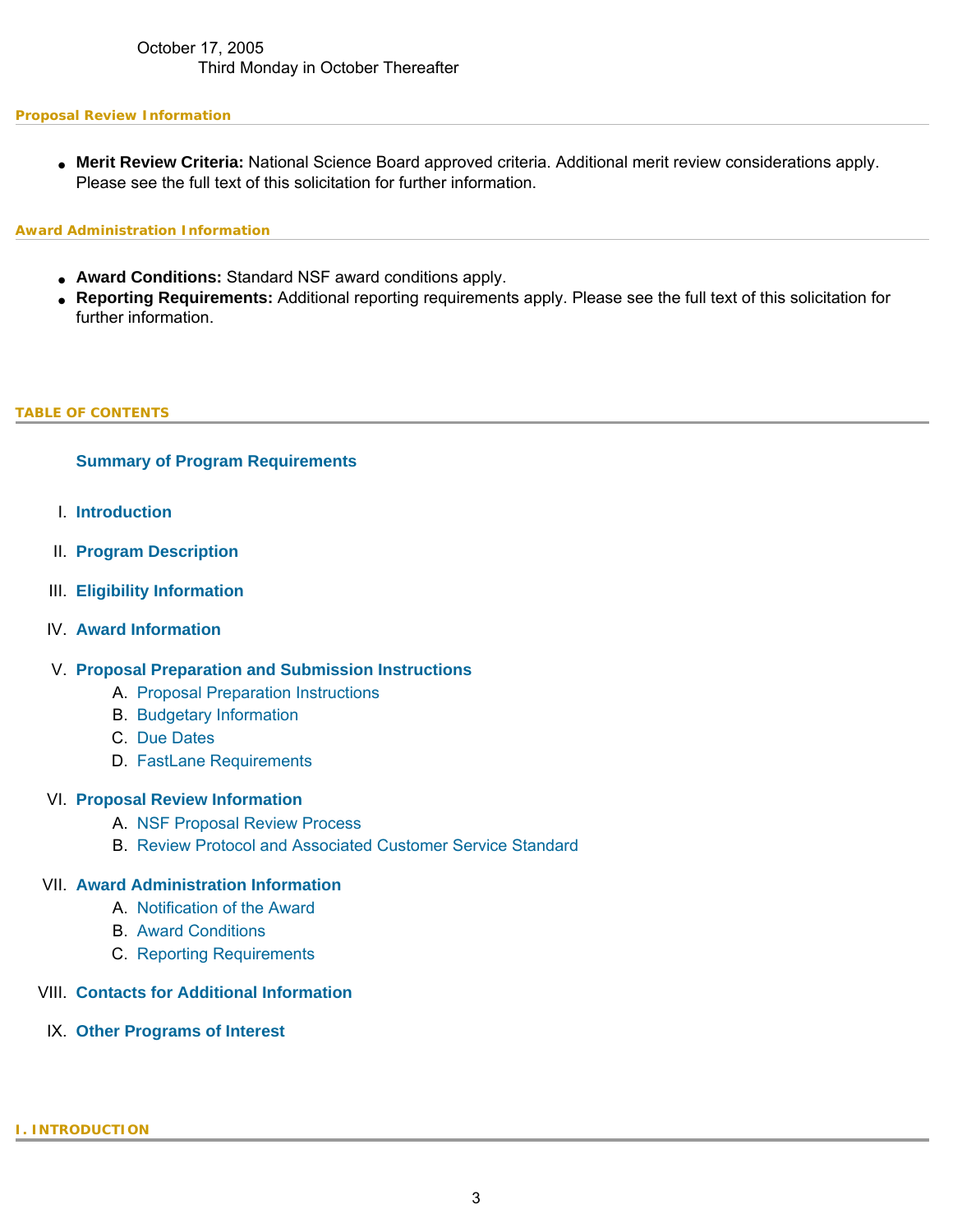National facilities<sup>(1)</sup> provide sophisticated tools and facilities for materials preparation and characterization essential for researchers studying materials in a wide range of scientific disciplines, including physics, chemistry, biology, materials science, the geosciences, and engineering. They include, for example, facilities for neutron scattering, synchrotron radiation, and high magnetic fields. Through the program described in this Solicitation, NSF intends to support the design and construction of a variety of mid-scale instruments(2), including *but not limited to* beamlines, high-field magnets, detectors, and preparation environments at major US facilities. Some of these instruments may be developed in partnership with other federal agencies. NSF has a key role to play in supporting the education and training of the future researchers who will develop instrumentation for these facilities and use them effectively for the advancement of science. Therefore priority will be given to those proposals which involve students in the design and construction of the instruments.

(1) National facilities are research facilities with specialized instrumentation available to the scientific research community in general and the materials research community in particular. These facilities provide unique research capabilities that can be located at only a few highly specialized laboratories in the nation. They include facilities and resources for research using high magnetic fields, ultraviolet and x-ray synchrotron radiation, neutron scattering, and nanofabrication.

 $(2)$ For the purposes of this Solicitation, "mid-scale instruments" - also called "major instrumentation projects" - are those with construction costs greater than about \$2 million but less than about \$20 million. Support for smaller projects is available through NSF's Major Research Instrumentation (MRI) Program.

This Program will:

●

●

●

\_\_\_\_\_\_\_\_\_\_\_\_\_\_

- Help address the urgent need to increase the number and quality of mid-scale instruments available to the entire US research community in materials and related areas of science and engineering.
- Enable the training of the next generation of instrument scientists and engineers.
- Enable existing instruments to be upgraded as new technology becomes available.
- Optimize the choice of instruments built by picking the most mature projects for construction.

# <span id="page-3-0"></span>**II. PROGRAM DESCRIPTION**

The Instrumentation for Materials Research - Major Instrumentation Projects (IMR-MIP) Program supports the design and construction only; operation of the instruments built with these funds is to be provided from other sources (*i.e.,* other programs within NSF or non-NSF funds). Staffing and operating the instrument will remain the responsibility of the proposing institution.

The IMR-MIP program will consider two different types of proposals:

1.

Conceptual and Engineering Design (CED) proposals may request support to develop concepts for mid-scale projects to a level of maturity sufficient to determine whether such a project is ready for construction. Projects for which detailed engineering designs are needed are those with subsequent construction costs greater than about \$5 million. A successful CED proposal does not guarantee that the subsequent construction of the instrument will be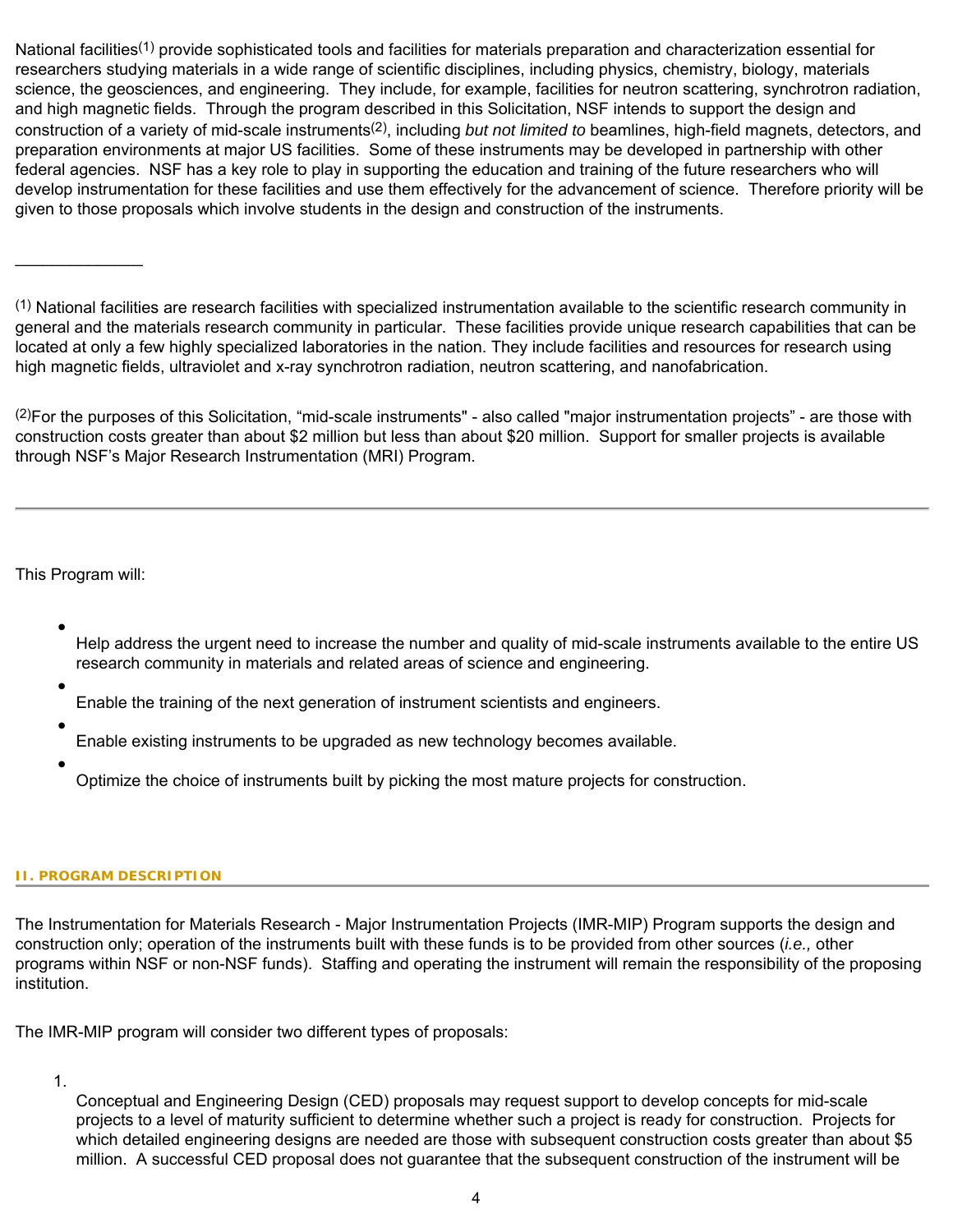# funded.

2.

Construction (CNST) proposals may request support for the construction of the instruments. In order to be considered for possible funding, CNST proposals *must* include a detailed engineering design, with a Work Breakdown Structure (WBS) to level 4 [see section V.A.c. below for definitions], together with a detailed cost estimate. This level of detail can be provided by a previous CED award or by a similar study funded through other sources (*e.g.,* institutional support, private funding). The WBS must meet the approval of both the facility at which the instrument will be located and NSF's National Facilities (NAF) Program Director. The IMR-MIP Program expects to make one 5-year award from each annual competition. The CNST awards will be funded as Cooperative Agreements.

The IMR-MIP Program accepts proposals from university researchers for the design and construction of mid-scale tools for materials research – including equipment for materials characterization or preparation, such as detectors, beam lines, new high-field magnets, or preparation environments – at user facilities supported by NSF or other sources, including the Department of Energy (DOE) and the National Institute of Standards and Technology (NIST). For example, these could include proposals for beam-line instrumentation at the Spallation Neutron Source (SNS).

The scientific team that constructs such an instrument will be limited to 25% of the total time available on that instrument, while at least 75% will be available for the facility to allocate to other users through its normal peer review process. To make sure that the facility is willing to entertain such a project, the Principal Investigators (PIs) for a CED or CNST proposal must attach to the proposal a letter from the facility director stipulating that if the PIs are successful in obtaining subsequent construction funding, the facility will allow construction and will staff and operate the equipment at the completion of construction through the operations phase.

It is not necessary that a PI have received a CED award prior to submitting a CNST proposal, so long as the documents necessary for a detailed review have been provided which meet both the facility and NSF approval. Not all CED awards are expected to result in successful CNST proposals.

# <span id="page-4-0"></span>**III. ELIGIBILITY INFORMATION**

IMR-MIP Proposals may be submitted by colleges or universities in the United States with strong research and education programs. NSF does not normally support research or educational activities by scientists employed by other Federal agencies or Federally Funded Research and Development Centers (FFRDCs). However, a scientist, engineer, or educator who holds a joint appointment with a university and an FFRDC may submit proposals through the university. Such an individual may receive support if he/she is a faculty member of the university even if part of his/her salary is provided by the Federal agency. Under unusual circumstances, a Federal research laboratory or FFRDC may submit a proposal directly to NSF; for example, if such an institution provides unique capabilities which can be made available to members of the university community through an NSF award. NSF support will not be made available to support activities which are the normal responsibility of the Federal laboratory or FFRDC. Interested Principal Investigators (PIs) at a Federal laboratory or an FFRDC should contact the cognizant program officer named in this Solicitation before preparing a proposal in response to this Solicitation.

An institution may submit at most one IMR-MIP proposal in a given year, whether for Conceptual and Engineering Design (CED) or for Construction (CNST).

### <span id="page-4-1"></span>**IV. AWARD INFORMATION**

The IMR-MIP Program anticipates making 2 or 4 CED awards per year, funded through continuing or standard grants for up to three years, each for a total of up to about \$2 million; and/or making 1 to 2 CNST award, funded through a five-year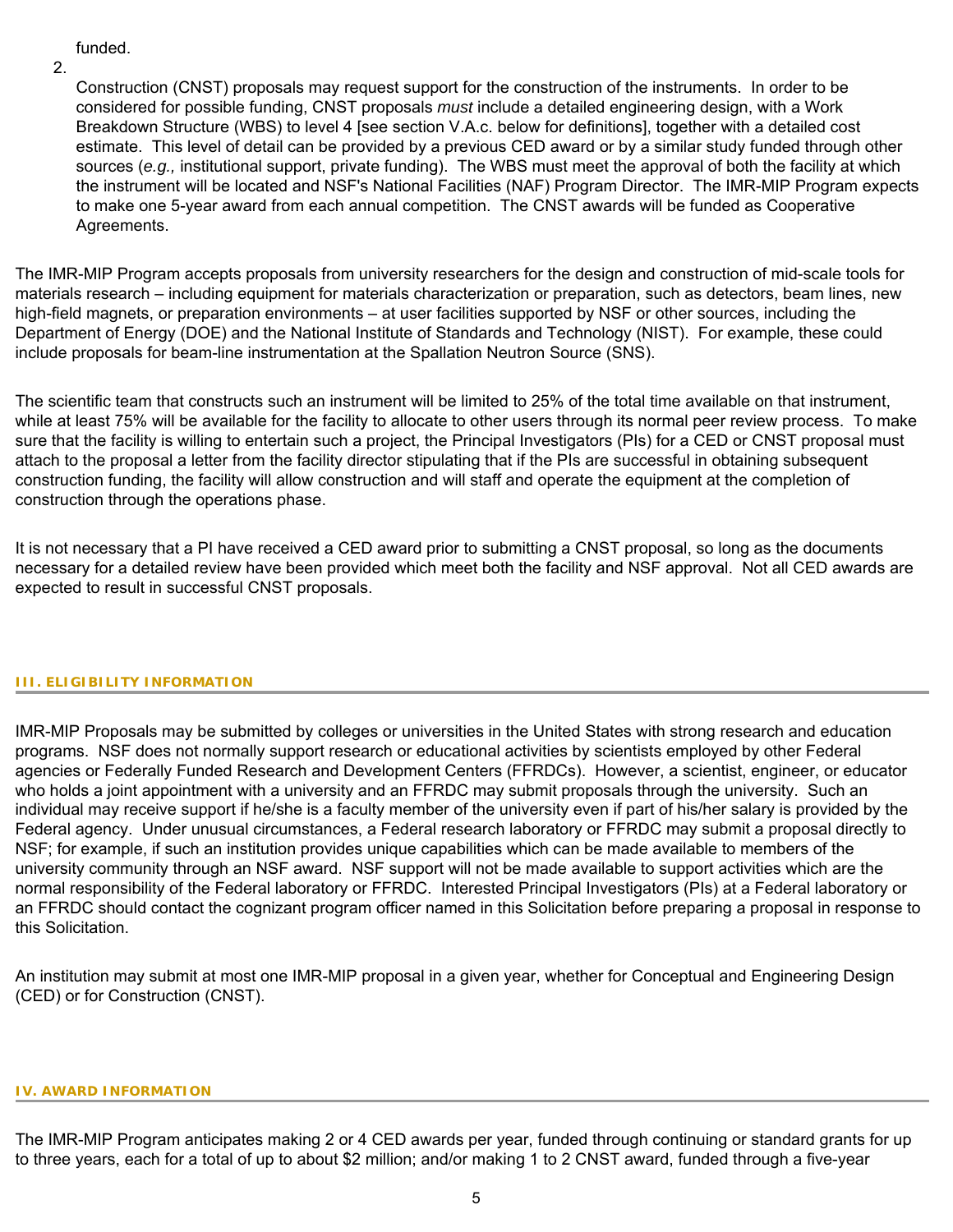cooperative agreement, for about \$2 million to \$4 million per year.

### <span id="page-5-0"></span>**V. PROPOSAL PREPARATION AND SUBMISSION INSTRUCTIONS**

# **A. Proposal Preparation Instructions**

# **Full Proposal Instructions:**

Proposals submitted in response to this program announcement/solicitation should be prepared and submitted in accordance with the general guidelines contained in the NSF *Grant Proposal Guide* (GPG). The complete text of the GPG is available electronically on the NSF Website at: <http://www.nsf.gov/cgi-bin/getpub?gpg>. Paper copies of the GPG may be obtained from the NSF Publications Clearinghouse, telephone (703) 292-7827 or by e-mail from [pubs@nsf.gov.](mailto:pubs@nsf.gov)

The following special instructions deviate from the GPG guidelines. Proposals must contain the items listed below and adhere to the specified page limitations. *No additional information may be provided by links to web pages.* Proposals not meeting the GPG guidelines and the following instructions will be returned without review.

**Cover Sheet:** Select the program solicitation number from the pull down list. A single NSF Unit of Consideration will then automatically be entered. FastLane allows one Principal Investigator (PI) and at most four Co-PIs to be designated. Additional lead personnel should be designated as non co-PI Senior Personnel. **The title should start with "IMR-MIP:".**

**Project Summary** (2-page limit): Provide a summary description of the proposed project including discussion of its objectives and key features in a manner that will be informative to a general technical audience. The project summary must separately address both NSF review criteria of intellectual merit and broader impacts of the proposed activity.

**Project Description:** The project description section contains the following items *a* through *e*, and is limited to a combined total length of 20 pages for CED proposals and 50 pages for CNST proposals, inclusive of tables, figures, or other graphical data.

**a. Introduction:** Describe briefly where the project "fits" on a national and international level. Limit: 1 page. This one-page item is included within the page limitation for the Project Description.

**b. Vision and Goals:** Describe the vision and goals for the proposed project, including its potential in enabling the nation's research and education infrastructure for materials science and engineering and its broader educational and societal impacts.

**c. Capabilities of the Project:** Conceptual and Engineering Design (CED) proposals may request support to develop concepts for mid-scale projects to a level of maturity sufficient to determine whether such a project is ready for construction. Projects for which detailed engineering designs are needed are those with subsequent construction costs greater than \$5 million. The proposal should provide a brief but compelling scientific justification for the project; summarize the qualifications of the Principal Investigator and his or her collaborators, indicating their ability to complete a design with the necessary detail; and summarize the approach to be taken in completing the design. CED proposals for mid-scale instruments are expected to require funding up to about \$2 million in total. To make sure that the facility where the instrument would be located is willing to entertain such a project, the Principal Investigators for a CED proposal must attach a letter from the facility director stating that if they are successful in obtaining subsequent construction funding, the facility will staff and operate the project at the completion of construction through the operation phase.

Construction (CNST) proposals may request support for the construction of mid-scale projects. The proposal should begin with a compelling scientific case, justifying the need for the project; summarize the qualifications of the Principal Investigators for overseeing such a construction project; include a detailed engineering design, with a Work Breakdown Structure (WBS) to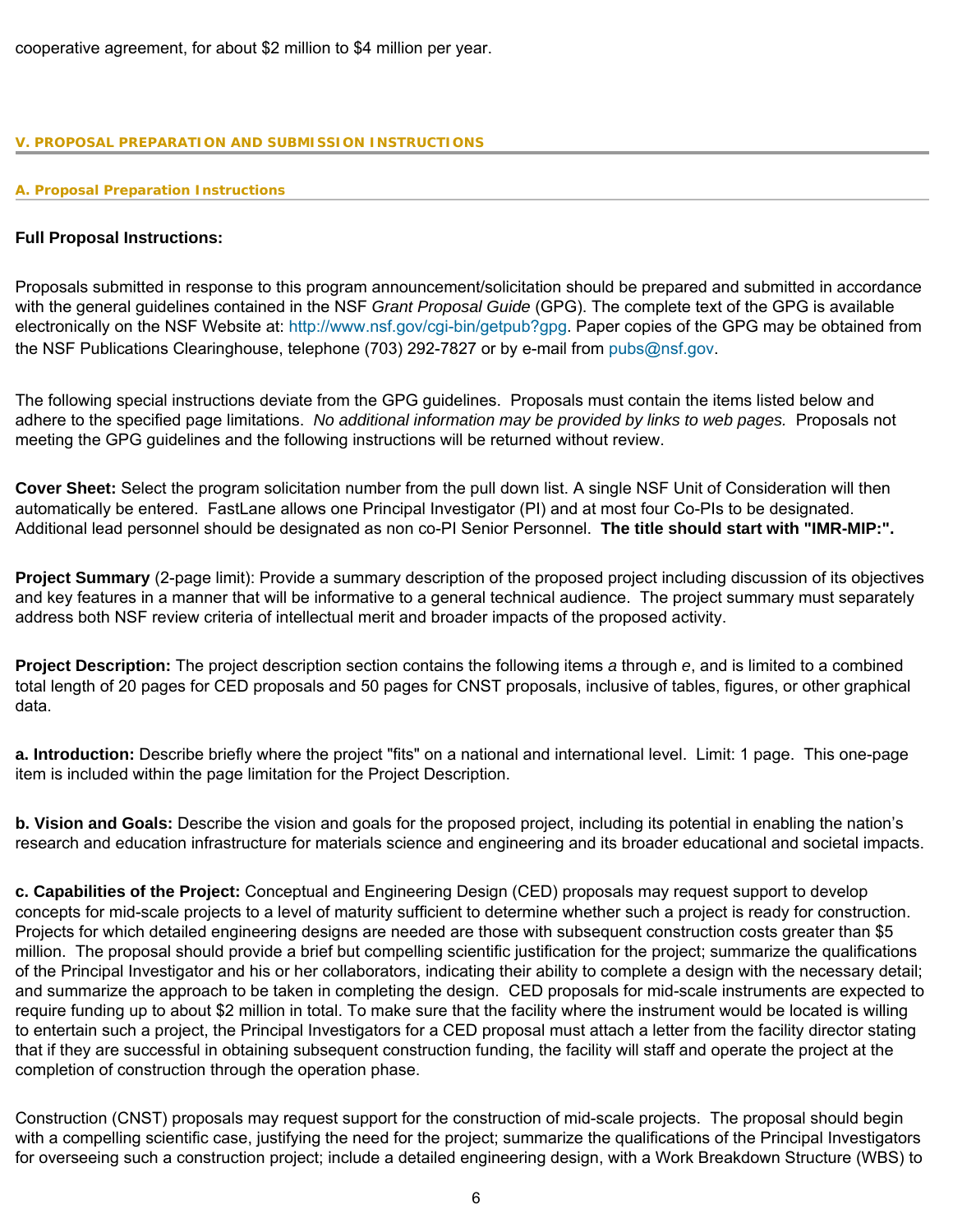level 4 (*cf.* , reference 3); provide detailed staffing estimates; indicate the scheduling of major aspects of the work; and provide a detailed estimate of the costs of the project. NSF does not allow a separate budgeting for contingencies. However, the budget justification should contain discussion of, where appropriate, contingencies. Estimates for necessary materials, staffing, and other major cost drivers must be presented carefully enough so that the total cost of the project is sufficient to accommodate unanticipated problems.

This level of detail can be provided by a previous CED award or by a similar study funded through other sources (*e.g.,* institutional support, private funding). The CNST awards will be funded as Cooperative Agreements. To make sure that the facility is willing to entertain such a project, the Principal Investigators for a CNST proposal must attach a letter from the facility director stating that if they are successful in obtaining construction funding, the facility will staff and operate the equipment – detector, instrument, beam line, *etc.* – at the completion of construction through the operations phase.

(3)*The Project Manager's Desk Reference*, James P. Lewis (McGraw-Hill, 1995), pp. 78 ff.

 $\overline{a}$ 

**d. Education, Outreach, and Knowledge Transfer:** Describe how the project will involve graduate and undergraduate students, postdoctoral associates, and others. Describe how the project will involve underrepresented groups in science and engineering. Describe outreach plans intended to increase the external user base, to reach scientific and engineering communities not traditionally involved in the types of research enabled by the project. Describe provisions for knowledge transfer to the broader research and technology communities.

**e. Management Structure:** Describe the management structure for the project. For large CNST projects this should include a discussion of how costs will be controlled, how the project will maintain the work schedule, how technical risks will be assessed and minimized, and the frequency of the institution's periodic project reviews.

**Biographical Sketches** (2-page limit each for PI and co-PIs;1-page limit each for other participants)**:** Provide a biographical sketch for each participant expected to have an important role in the project, including their titles and affiliations. The sketch should describe the individual's academic and professional history and may list five significant publications and other activities or accomplishments. In choosing what to include, emphasize information that will be helpful in understanding the strengths, qualifications, and specific impact the individual brings to the project.

**Budget:** Provide annual budgets for each year of the project. The FastLane system will automatically fill out the cumulative multi-year budget.

**Budget Justification** (3-page limit)**:** Justify the funds requested in the major budget categories for the project. Describe the proposed allocation of funds with sufficient clarity to show how resources will be utilized in carrying out the project.

**Facilities, Equipment, and Other Resources** (3-page limit)**:** This section of the proposal will be used to assess the adequacy of the organizational resources available to perform the effort proposed. Provide details of existing or proposed resource commitments (see below) from other organizations, such as the government, industry, private foundations, and non-U.S. institutions. Describe only those resources that are directly applicable to the project. Any other commitments detailed in this section of the proposal will not be auditable.

**Supplementary Documentation:** Submit official supporting letters that verify resource commitments by each institution participating in the project. Specifically, include a letter from the director of the facility at which the project is to be sited indicating that, if construction funding is approved, the facility will provide the requisite level of operations support. List and identify collaborations with industry, national laboratories, and other universities, including international collaborations.

Proposers are reminded to identify the program announcement/solicitation number (05-513) in the program announcement/ solicitation block on the proposal Cover Sheet. Compliance with this requirement is critical to determining the relevant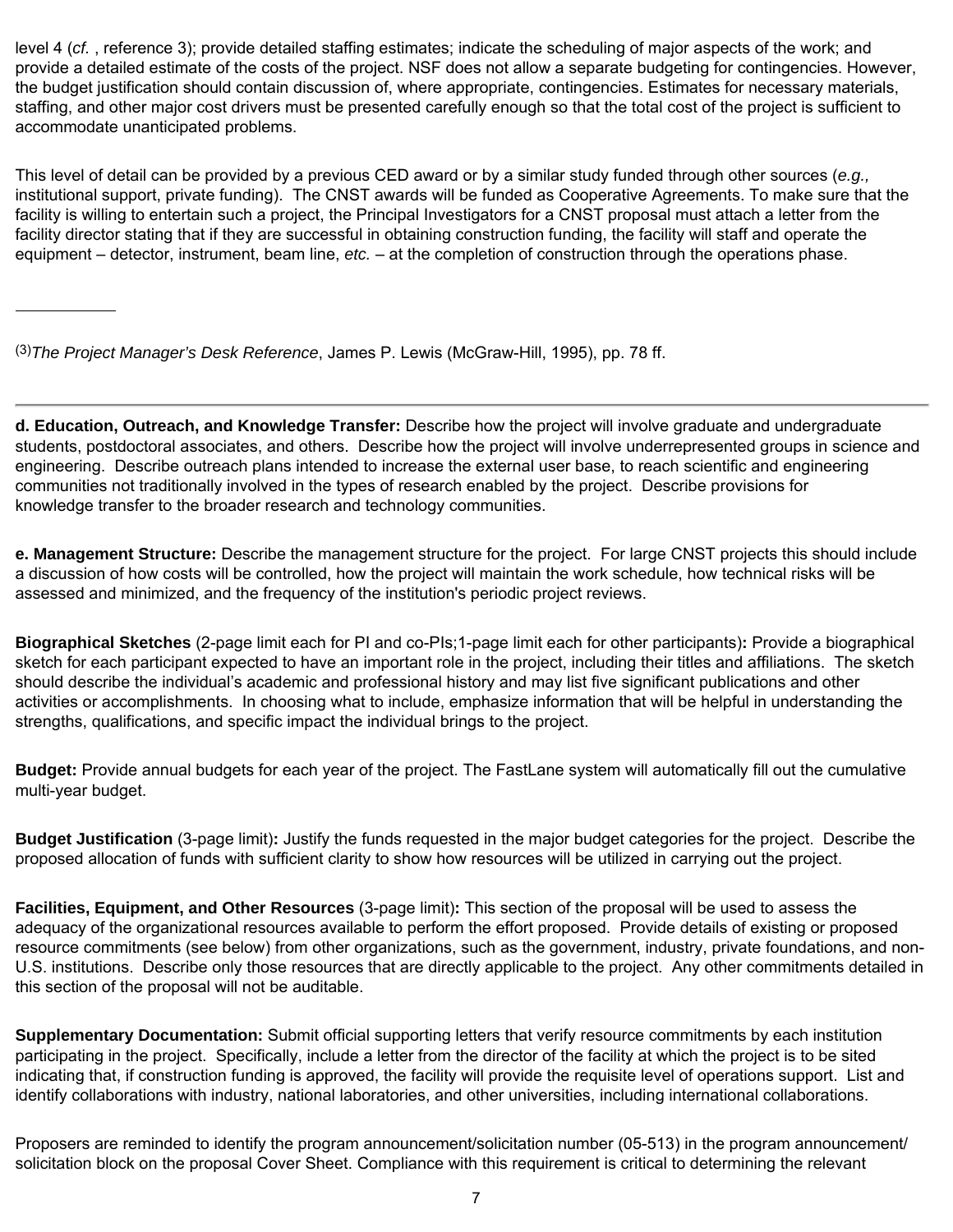proposal processing guidelines. Failure to submit this information may delay processing.

### <span id="page-7-0"></span>**B. Budgetary Information**

### **Cost Sharing:**

Cost sharing is not required in proposals submitted under this Program Solicitation.

#### <span id="page-7-1"></span>**C. Due Dates**

Proposals must be submitted by the following date(s):

**Full Proposal Deadline(s)** (due by 5 p.m. proposer's local time):

January 24, 2005

October 17, 2005 Third Monday in October Thereafter

### <span id="page-7-2"></span>**D. FastLane Requirements**

Proposers are required to prepare and submit all proposals for this announcement/solicitation through the FastLane system. Detailed instructions for proposal preparation and submission via FastLane are available at: [https://www.fastlane.nsf.gov/a1/](https://www.fastlane.nsf.gov/a1/newstan.htm) [newstan.htm.](https://www.fastlane.nsf.gov/a1/newstan.htm) For FastLane user support, call the FastLane Help Desk at 1-800-673-6188 or e-mail [fastlane@nsf.gov.](mailto:fastlane@nsf.gov) The FastLane Help Desk answers general technical questions related to the use of the FastLane system. Specific questions related to this program announcement/solicitation should be referred to the NSF program staff contact(s) listed in Section VIII of this announcement/solicitation.

*Submission of Electronically Signed Cover Sheets*. The Authorized Organizational Representative (AOR) must electronically sign the proposal Cover Sheet to submit the required proposal certifications (see Chapter II, Section C of the [Grant Proposal](http://www.nsf.gov/pubsys/ods/getpub.cfm?gpg)  [Guide](http://www.nsf.gov/pubsys/ods/getpub.cfm?gpg) for a listing of the certifications). The AOR must provide the required electronic certifications within five working days following the electronic submission of the proposal. Proposers are no longer required to provide a paper copy of the signed Proposal Cover Sheet to NSF. Further instructions regarding this process are available on the FastLane Website at: [http://](http://www.fastlane.nsf.gov/) [www.fastlane.nsf.gov](http://www.fastlane.nsf.gov/)

### <span id="page-7-4"></span><span id="page-7-3"></span>**VI. PROPOSAL REVIEW INFORMATION**

# **A. NSF Proposal Review Process**

Reviews of proposals submitted to NSF are solicited from peers with expertise in the substantive area of the proposed research or education project. These reviewers are selected by Program Officers charged with the oversight of the review process. NSF invites the proposer to suggest, at the time of submission, the names of appropriate or inappropriate reviewers. Care is taken to ensure that reviewers have no conflicts with the proposer. Special efforts are made to recruit reviewers from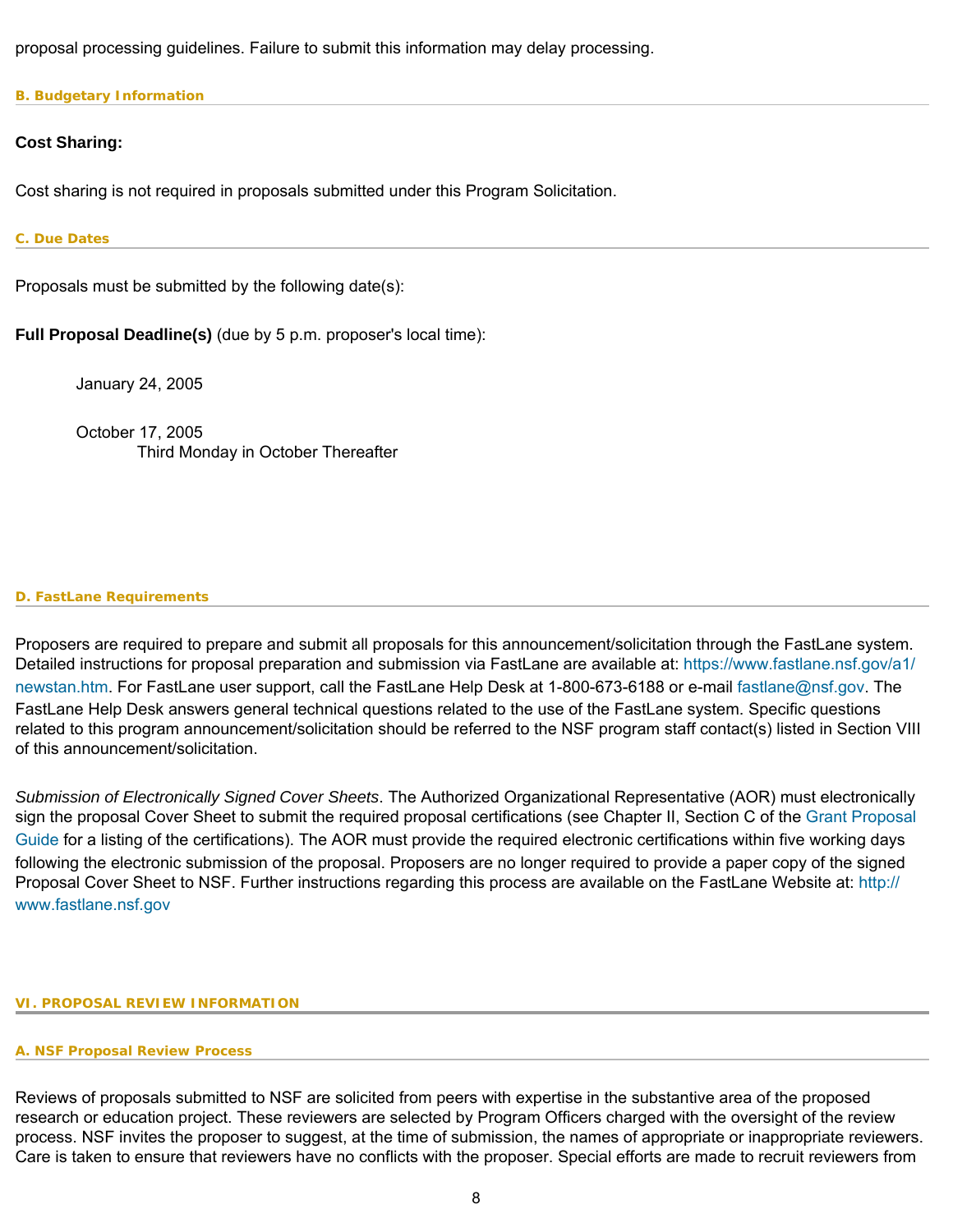non-academic institutions, minority-serving institutions, or adjacent disciplines to that principally addressed in the proposal.

The National Science Board approved revised criteria for evaluating proposals at its meeting on March 28, 1997 [\(NSB 97-](http://www.nsf.gov/pubsys/ods/getpub.cfm?nsb9772) [72\)](http://www.nsf.gov/pubsys/ods/getpub.cfm?nsb9772). All NSF proposals are evaluated through use of the two merit review criteria. In some instances, however, NSF will employ additional criteria as required to highlight the specific objectives of certain programs and activities.

On July 8, 2002, the NSF Director issued [Important Notice 127](http://www.nsf.gov/pubsys/ods/getpub.cfm?iin127), Implementation of new Grant Proposal Guide Requirements Related to the Broader Impacts Criterion. This Important Notice reinforces the importance of addressing both criteria in the preparation and review of all proposals submitted to NSF. NSF continues to strengthen its internal processes to ensure that both of the merit review criteria are addressed when making funding decisions.

In an effort to increase compliance with these requirements, the January 2002 issuance of the GPG incorporated revised proposal preparation guidelines relating to the development of the Project Summary and Project Description. Chapter II of the GPG specifies that Principal Investigators (PIs) must address both merit review criteria in separate statements within the onepage Project Summary. This chapter also reiterates that broader impacts resulting from the proposed project must be addressed in the Project Description and described as an integral part of the narrative.

Effective October 1, 2002, NSF will return without review proposals that do not separately address both merit review criteria within the Project Summary. It is believed that these changes to NSF proposal preparation and processing guidelines will more clearly articulate the importance of broader impacts to NSF-funded projects.

The two National Science Board approved merit review criteria are listed below (see the [Grant Proposal Guide](http://www.nsf.gov/pubsys/ods/getpub.cfm?gpg) Chapter III.A for further information). The criteria include considerations that help define them. These considerations are suggestions and not all will apply to any given proposal. While proposers must address both merit review criteria, reviewers will be asked to address only those considerations that are relevant to the proposal being considered and for which he/she is qualified to make judgments.

# **What is the intellectual merit of the proposed activity?**

How important is the proposed activity to advancing knowledge and understanding within its own field or across different fields? How well qualified is the proposer (individual or team) to conduct the project? (If appropriate, the reviewer will comment on the quality of the prior work.) To what extent does the proposed activity suggest and explore creative and original concepts? How well conceived and organized is the proposed activity? Is there sufficient access to resources?

# **What are the broader impacts of the proposed activity?**

How well does the activity advance discovery and understanding while promoting teaching, training, and learning? How well does the proposed activity broaden the participation of underrepresented groups (e.g., gender, ethnicity, disability, geographic, etc.)? To what extent will it enhance the infrastructure for research and education, such as facilities, instrumentation, networks, and partnerships? Will the results be disseminated broadly to enhance scientific and technological understanding? What may be the benefits of the proposed activity to society?

NSF staff will give careful consideration to the following in making funding decisions:

# *Integration of Research and Education*

One of the principal strategies in support of NSF's goals is to foster integration of research and education through the programs, projects, and activities it supports at academic and research institutions. These institutions provide abundant opportunities where individuals may concurrently assume responsibilities as researchers, educators, and students and where all can engage in joint efforts that infuse education with the excitement of discovery and enrich research through the diversity of learning perspectives.

# *Integrating Diversity into NSF Programs, Projects, and Activities*

Broadening opportunities and enabling the participation of all citizens -- women and men, underrepresented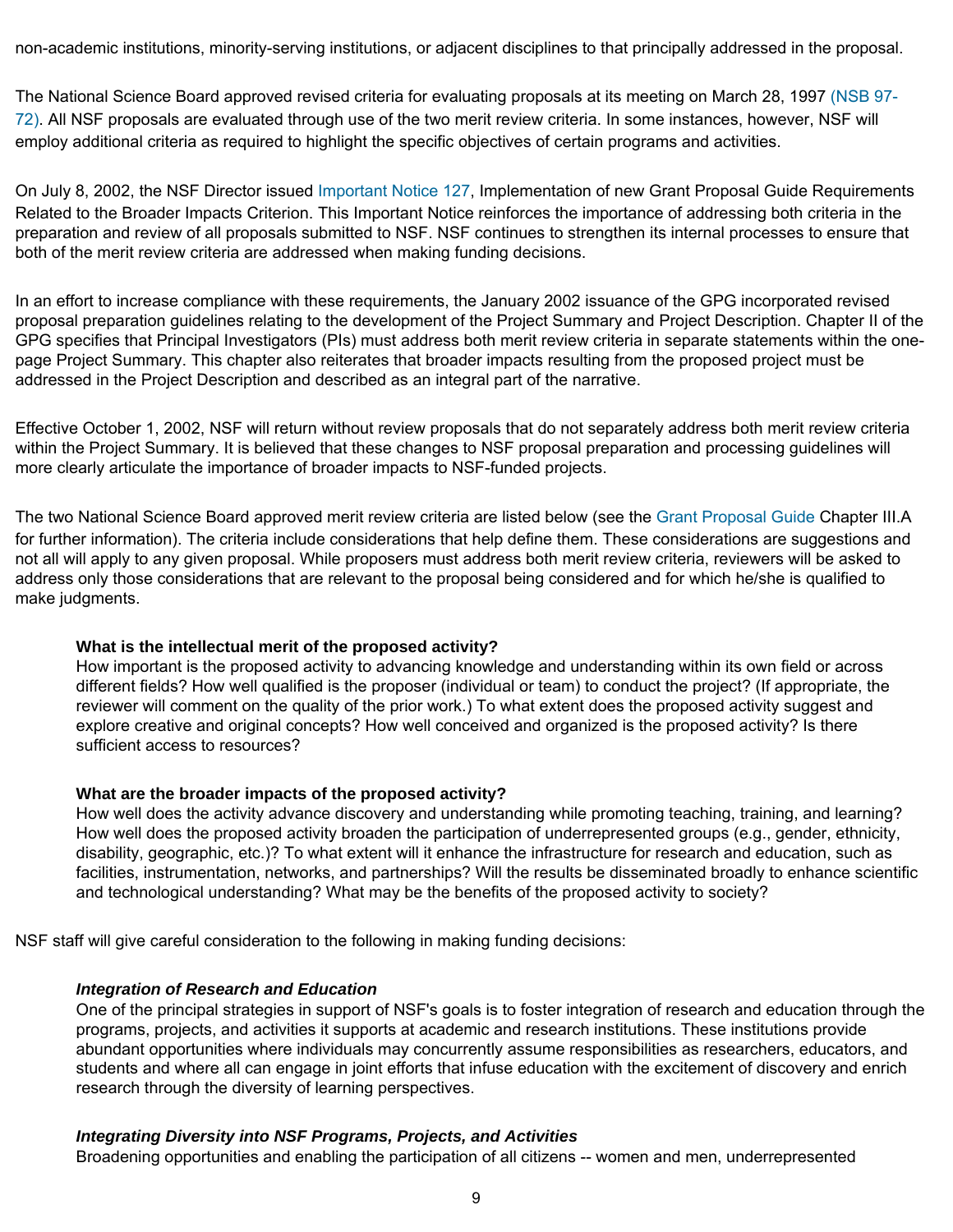minorities, and persons with disabilities -- is essential to the health and vitality of science and engineering. NSF is committed to this principle of diversity and deems it central to the programs, projects, and activities it considers and supports.

# **Additional Review Criteria**:

There are four "Critical Decisions" (CDs) for projects seeking funding through the IMR-MIP program: CD-1, the need for the project; CD-2, approval of the project baseline; CD-3, authorization to begin construction; and CD-4, readiness to begin operations. For a CED proposal, the decision to recommend an award is equivalent to CD-1, acceptance of the justification for the proposed project. This decision will be based upon *ad hoc* mail review of CED proposals and, if deemed necessary, culminating in a "reverse site visit." **A reverse site visit consists of a review where the principal investigator and his associates come to NSF to make a presentation to a review panel.**

With the support of a CED award, the Principal Investigator (PI) embarks upon the development of a detailed engineering design and a project baseline, including a Work Breakdown Structure (WBS) complete to Level 4 (as defined in standard project-management references, *e.g*., reference 2). These documents form the basis for a CNST proposal. It is not necessary that a PI have received a CED award prior to submitting a CNST proposal, so long as the documents necessary for a detailed review have been provided which meet both the facility and NSF approval.

The review of CNST proposals will involve *ad hoc* mail review which may be followed by a "reverse site visit" for meritorious proposals. For each of the major elements of the WBS, reviews will include a detailed evaluation of the costs, schedule, personnel estimates, technical risks, and project management. The WBS must be sufficiently detailed to provide confidence that the project can be completed on time and within the estimated budget. The purpose of this review is to assure NSF that the project is feasible and well managed, that there is a mechanism for addressing any technical risks involved, and that the costs are well controlled. A recommendation to fund a CNST award essentially constitutes CD-2 and CD-3 for the project. Not all CED awards are expected to result in successful CNST proposals.

Reviewers will thus be asked to address the following additional criteria:

For CED proposals,

 $\circ$ 

Is the scientific justification for the proposed project sufficiently strong to justify the preparation of a detailed engineering design?

 $\circ$ 

Do the Principal Investigator and his or her collaborators have the capabilities to complete a design with the necessary detail?

 $\Omega$ 

Is the approach to be taken in completing the design appropriate, and is it likely to produce an engineering design containing sufficient detail to form the basis for a decision on construction?

 $\circ$ 

Is an adequate management structure described to oversee the construction of a mid-scale instrument should the CED proposal be funded?

 $\circ$ 

Has the facility director indicated that, if construction funding is approved, the facility will staff and operate the project at the completion of construction through the operation phase?

For CNST proposals,

 $\Omega$ 

Is the scientific justification for the proposed project sufficiently strong to justify construction?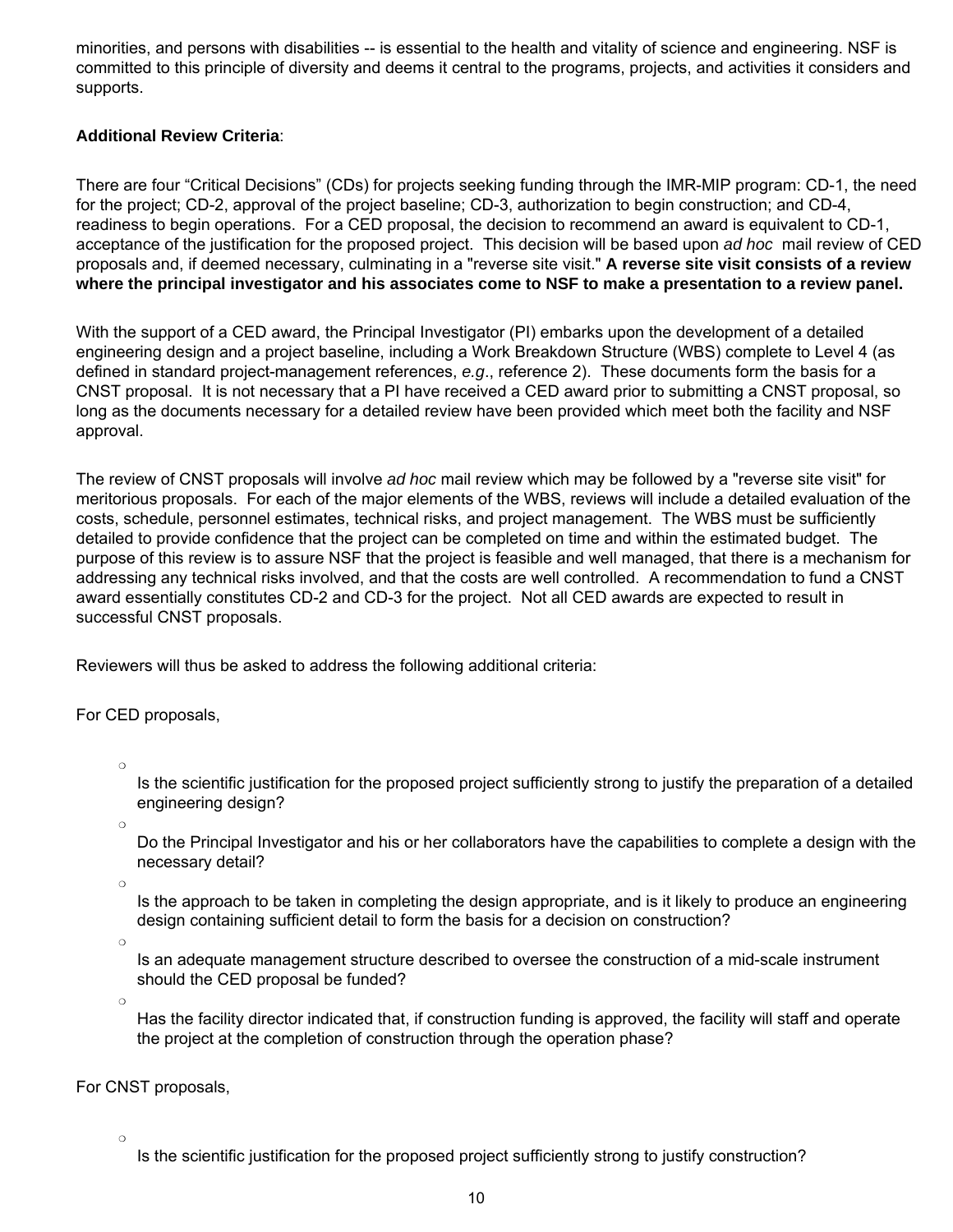Do the Principal Investigator and his or her collaborators have the capabilities to oversee construction?

Is the engineering design sufficiently detailed, with a Work Breakdown Structure (WBS) to level 4?

 $\circ$ 

 $\circ$ 

Are the staffing, scheduling, and cost estimates sufficiently detailed to provide confidence that the project can be completed on schedule and within the estimated budget? In particular, have these estimates been made with sufficient care so that the total cost of the project is expected to be sufficient to accommodate unanticipated problems?

 $\circ$ 

Is a management structure in place to oversee the instrument construction from start to finish? Have contingency plans been established to overcome unexpected technical risks? Is the time to completion reasonable? Has adequate attention been given to possible delays from suppliers?

NSF will endeavor to inform proposers promptly whether or not they have been selected to participate in a "reverse site visit." This notification is intended to allow at least one month to prepare for the review. Proposers submitting proposals should receive notice of the outcome of the review within six months following proposal submission. For those proposals selected for a "reverse site visit" a summary narrative of the evaluation and recommendations resulting from the initial *ad hoc* mail review will be provided to the PI and to the panel conducting the reverse site review.

After programmatic approval has been obtained, proposals recommended for funding will be forwarded to the Division of Grants and Agreements for review of business, financial, and policy implications and the processing and issuance of grants (for CED awards) or Cooperative Agreements (for CNST awards).

### <span id="page-10-0"></span>**B. Review Protocol and Associated Customer Service Standard**

All proposals are carefully reviewed by at least three other persons outside NSF who are experts in the particular field represented by the proposal. Proposals submitted in response to this announcement/solicitation will be reviewed by Ad Hoc and/or panel review.

Reviewers will be asked to formulate a recommendation to either support or decline each proposal. The Program Officer assigned to manage the proposal's review will consider the advice of reviewers and will formulate a recommendation.

A summary rating and accompanying narrative will be completed and submitted by each reviewer. In all cases, reviews are treated as confidential documents. Verbatim copies of reviews, excluding the names of the reviewers, are sent to the Principal Investigator/Project Director by the Program Director. In addition, the proposer will receive an explanation of the decision to award or decline funding.

In most cases, proposers will be contacted by the Program Officer after his or her recommendation to award or decline funding has been approved by the Division Director. This informal notification is not a guarantee of an eventual award.

NSF is striving to be able to tell proposers whether their proposals have been declined or recommended for funding within six months. The time interval begins on the closing date of an announcement/solicitation, or the date of proposal receipt, whichever is later. The interval ends when the Division Director accepts the Program Officer's recommendation.

In all cases, after programmatic approval has been obtained, the proposals recommended for funding will be forwarded to the Division of Grants and Agreements for review of business, financial, and policy implications and the processing and issuance of a grant or other agreement. Proposers are cautioned that only a Grants and Agreements Officer may make commitments, obligations or awards on behalf of NSF or authorize the expenditure of funds. No commitment on the part of NSF should be inferred from technical or budgetary discussions with a NSF Program Officer. A Principal Investigator or organization that makes financial or personnel commitments in the absence of a grant or cooperative agreement signed by the NSF Grants and Agreements Officer does so at their own risk.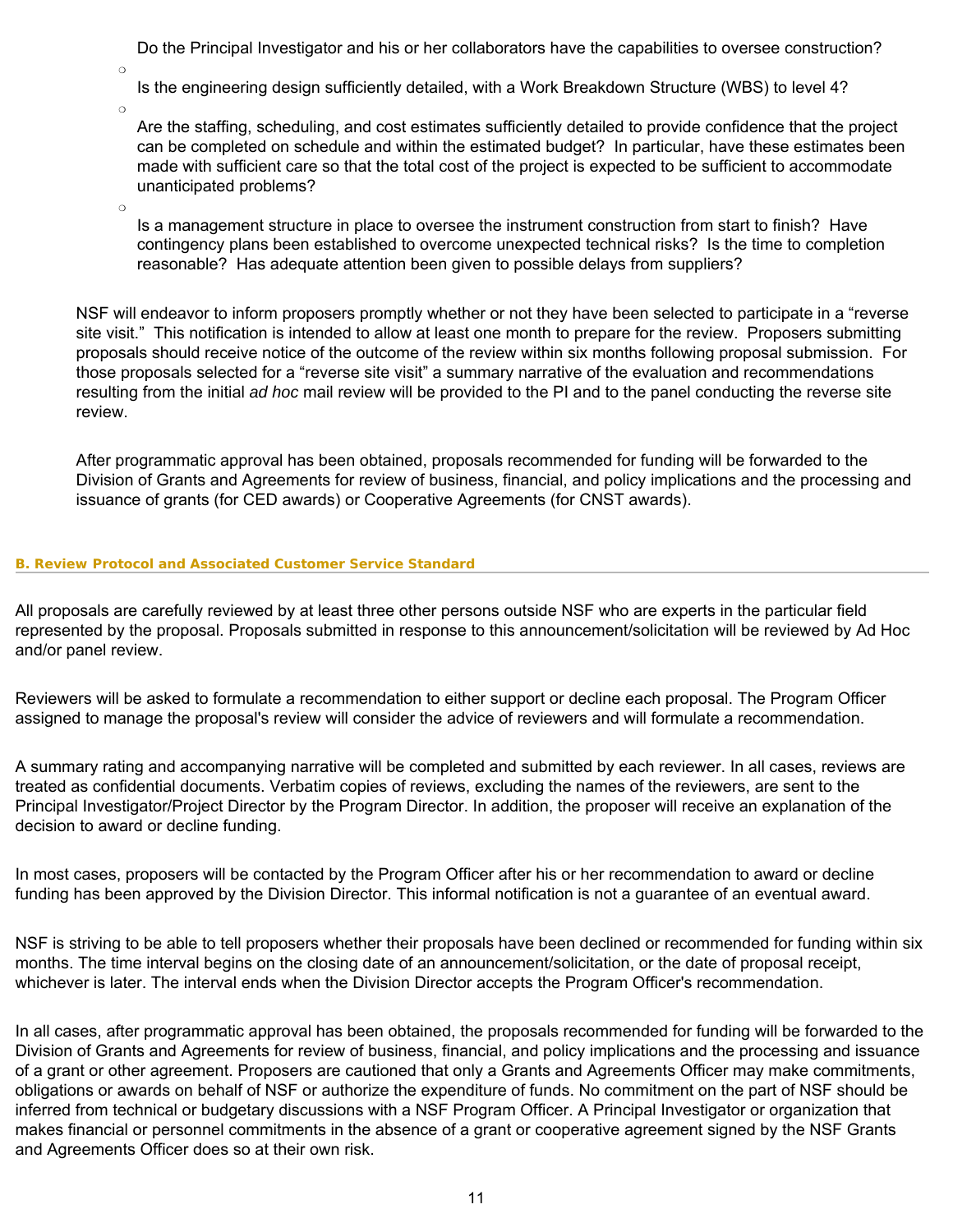#### <span id="page-11-1"></span><span id="page-11-0"></span>**VII. AWARD ADMINISTRATION INFORMATION**

#### **A. Notification of the Award**

Notification of the award is made to *the submitting organization* by a Grants Officer in the Division of Grants and Agreements. Organizations whose proposals are declined will be advised as promptly as possible by the cognizant NSF Program Division administering the program. Verbatim copies of reviews, not including the identity of the reviewer, will be provided automatically to the Principal Investigator. (See section VI.A. for additional information on the review process.)

#### <span id="page-11-2"></span>**B. Award Conditions**

An NSF award consists of: (1) the award letter, which includes any special provisions applicable to the award and any numbered amendments thereto; (2) the budget, which indicates the amounts, by categories of expense, on which NSF has based its support (or otherwise communicates any specific approvals or disapprovals of proposed expenditures); (3) the proposal referenced in the award letter; (4) the applicable award conditions, such as Grant General Conditions (NSF-GC-1); \* or Federal Demonstration Partnership (FDP) Terms and Conditions \* and (5) any announcement or other NSF issuance that may be incorporated by reference in the award letter. Cooperative agreement awards also are administered in accordance with NSF Cooperative Agreement Terms and Conditions (CA-1). Electronic mail notification is the preferred way to transmit NSF awards to organizations that have electronic mail capabilities and have requested such notification from the Division of Grants and Agreements.

\*These documents may be accessed electronically on NSF's Website at [http://www.nsf.gov/home/grants/grants\\_gac.htm.](http://www.nsf.gov/home/grants/grants_gac.htm) Paper copies may be obtained from the NSF Publications Clearinghouse, telephone (703) 292-7827 or by e-mail from [pubs@nsf.gov](mailto:pubs@nsf.gov).

More comprehensive information on NSF Award Conditions is contained in the NSF *Grant Policy Manual* (GPM) Chapter II, available electronically on the NSF Website at [http://www.nsf.gov/cgi-bin/getpub?gpm.](http://www.nsf.gov/cgi-bin/getpub?gpm) The GPM is also for sale through the Superintendent of Documents, Government Printing Office (GPO), Washington, DC 20402. The telephone number at GPO for subscription information is (202) 512-1800. The GPM may be ordered through the GPO Website at [http://www.gpo.gov.](http://www.gpo.gov/)

#### <span id="page-11-3"></span>**C. Reporting Requirements**

For all multi-year grants (including both standard and continuing grants), the PI must submit an annual project report to the cognizant Program Officer at least 90 days before the end of the current budget period.

In addition to the mandatory annual project reports, post-award oversight will consist of annual project reviews. For the CED awards, the PIs for each active award will be required to present a detailed progress reports to NSF. For the CNST awards, the annual project reviews will involve a site visit to the project location with an external review committee which will evaluate costs, schedule, project management and assess technical risks for each of the major elements of the work breakdown schedule. The purpose of the CNST review is to provide NSF with continuing assurance that the project is well managed, that technical risks are being addressed effectively, that costs are well controlled, and the project is on schedule. NSF may terminate CNST projects that experience unacceptable cost overruns or delays.

Within 90 days after the expiration of an award, the PI also is required to submit a final project report. Failure to provide final technical reports delays NSF review and processing of pending proposals for the PI and all Co-PIs. PIs should examine the formats of the required reports in advance to assure availability of required data.

PIs are required to use NSF's electronic project reporting system, available through FastLane, for preparation and submission of annual and final project reports. This system permits electronic submission and updating of project reports,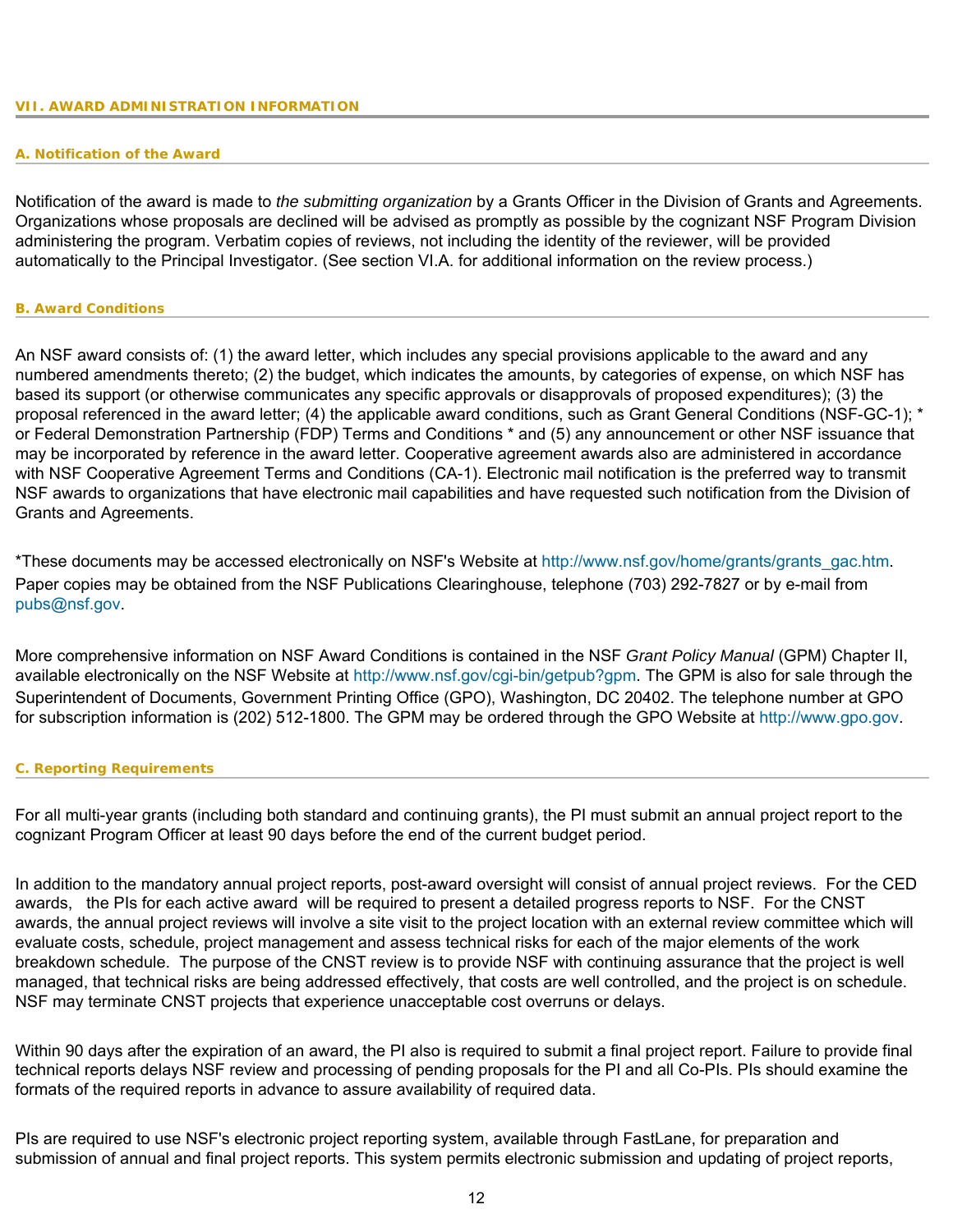<span id="page-12-0"></span>including information on project participants (individual and organizational), activities and findings, publications, and other specific products and contributions. PIs will not be required to re-enter information previously provided, either with a proposal or in earlier updates using the electronic system.

### **VIII. CONTACTS FOR ADDITIONAL INFORMATION**

General inquiries regarding this program should be made to:

● Guebre X. Tessema, Program Director (NAF), Directorate for Mathematical & Physical Sciences, Division of Materials Research, 1065 N, telephone: (703) 292-4935, fax: (703) 292-9035, email: [gtessema@nsf.gov](mailto:gtessema@nsf.gov)

For questions related to the use of FastLane, contact:

● Maxine E. Jefferson-Brown, Computer Specialist, Directorate for Mathematical & Physical Sciences, Division of Materials Research, 1065 N, telephone: (703) 292-4918, fax: (703) 292-9035, email: [mjeffers@nsf.gov](mailto:mjeffers@nsf.gov)

### <span id="page-12-1"></span>**IX. OTHER PROGRAMS OF INTEREST**

The NSF *Guide to Programs* is a compilation of funding for research and education in science, mathematics, and engineering. The NSF *Guide to Programs* is available electronically at [http://www.nsf.gov/cgi-bin/getpub?gp.](http://www.nsf.gov/cgi-bin/getpub?gp) General descriptions of NSF programs, research areas, and eligibility information for proposal submission are provided in each chapter.

Many NSF programs offer announcements or solicitations concerning specific proposal requirements. To obtain additional information about these requirements, contact the appropriate NSF program offices. Any changes in NSF's fiscal year programs occurring after press time for the *Guide to Programs* will be announced in the NSF [E-Bulletin,](http://www.nsf.gov/home/ebulletin) which is updated daily on the NSF Website at<http://www.nsf.gov/home/ebulletin>, and in individual program announcements/solicitations. Subscribers can also sign up for NSF's [Custom News Service \(http://www.nsf.gov/home/cns/start.htm\)](http://www.nsf.gov/home/cns/start.htm) to be notified of new funding opportunities that become available.

Within the Division of Materials Research (DMR), other programs that may be of particular interest to PIs considering proposal submission in response to this Solicitation include the National Facilities (NAF) program and Instrumentation for Materials Research (IMR) Program. Additional information about these programs can be obtained through the DMR Web page: [http://www.nsf.gov/mps/divisions/dmr/start.htm.](http://www.nsf.gov/mps/divisions/dmr/start.htm) A particular NSF-wide program of potential interest is the Major Research Instrumentation (MRI) program. Additional information about all of these programs can be obtained through NSF's *Guide to Programs*.

#### **ABOUT THE NATIONAL SCIENCE FOUNDATION**

The National Science Foundation (NSF) funds research and education in most fields of science and engineering. Awardees are wholly responsible for conducting their project activities and preparing the results for publication. Thus, the Foundation does not assume responsibility for such findings or their interpretation.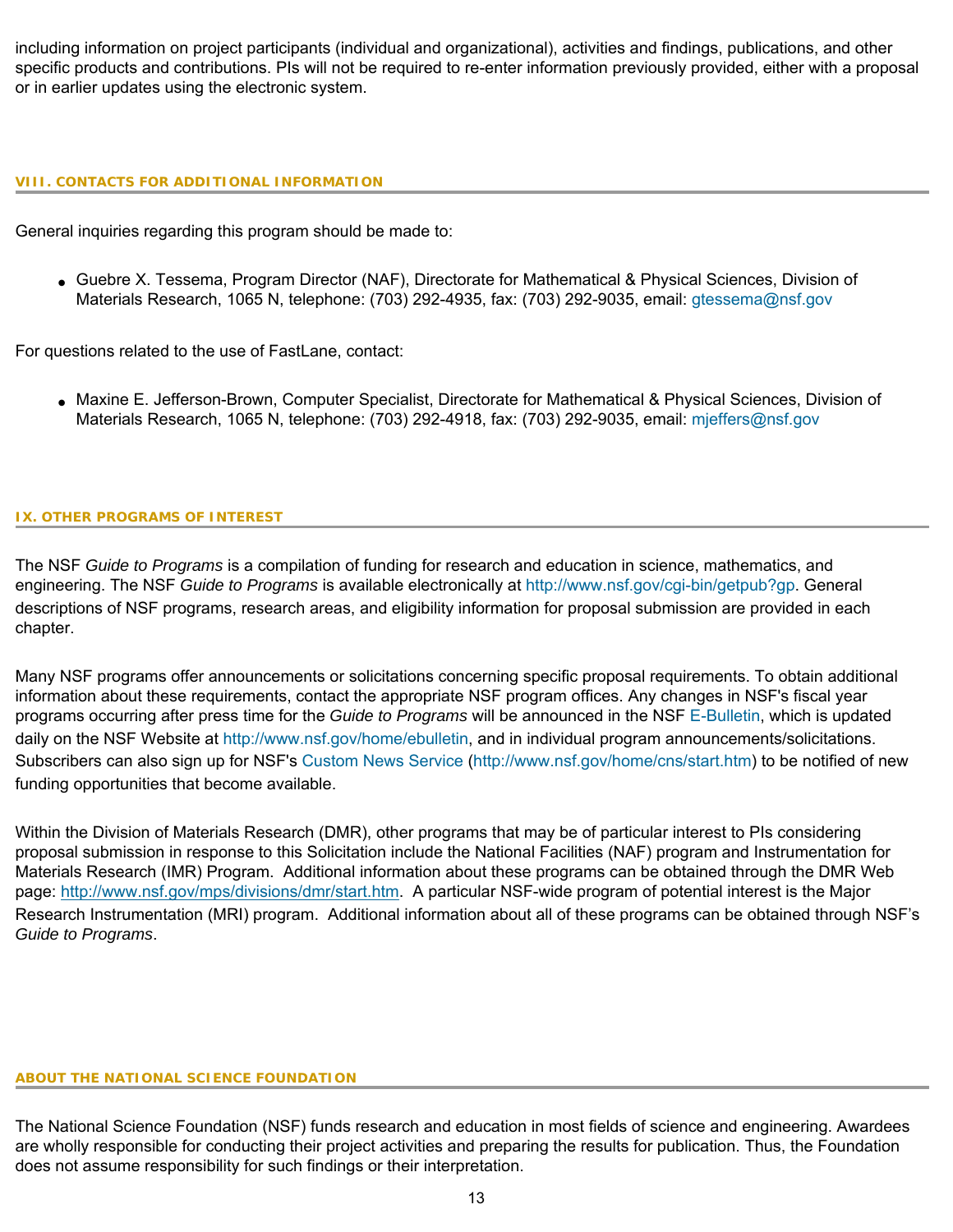NSF welcomes proposals from all qualified scientists, engineers and educators. The Foundation strongly encourages women, minorities and persons with disabilities to compete fully in its programs. In accordance with Federal statutes, regulations and NSF policies, no person on grounds of race, color, age, sex, national origin or disability shall be excluded from participation in, be denied the benefits of, or be subjected to discrimination under any program or activity receiving financial assistance from NSF, although some programs may have special requirements that limit eligibility.

*Facilitation Awards for Scientists and Engineers with Disabilities* (FASED) provide funding for special assistance or equipment to enable persons with disabilities (investigators and other staff, including student research assistants) to work on NSF-supported projects. See the GPG Chapter II, Section D.2 for instructions regarding preparation of these types of proposals.

The National Science Foundation promotes and advances scientific progress in the United States by competitively awarding grants and cooperative agreements for research and education in the sciences, mathematics, and engineering.

To get the latest information about program deadlines, to download copies of NSF publications, and to access abstracts of awards, visit the NSF Website at [http://www.nsf.gov](http://www.nsf.gov/)

| • Location:                                            | 4201 Wilson Blvd. Arlington, VA 22230 |
|--------------------------------------------------------|---------------------------------------|
| • For General Information<br>(NSF Information Center): | (703) 292-5111                        |
| • TDD (for the hearing-impaired):                      | (703) 292-5090                        |
| • To Order Publications or Forms:                      |                                       |
| Send an e-mail to:                                     | pubs@nsf.gov                          |
| or telephone:                                          | (703) 292-7827                        |
| • To Locate NSF Employees:                             | (703) 292-5111                        |

### **PRIVACY ACT AND PUBLIC BURDEN STATEMENTS**

The information requested on proposal forms and project reports is solicited under the authority of the National Science Foundation Act of 1950, as amended. The information on proposal forms will be used in connection with the selection of qualified proposals; project reports submitted by awardees will be used for program evaluation and reporting within the Executive Branch and to Congress. The information requested may be disclosed to qualified reviewers and staff assistants as part of the proposal review process; to applicant institutions/grantees to provide or obtain data regarding the proposal review process, award decisions, or the administration of awards; to government contractors, experts, volunteers and researchers and educators as necessary to complete assigned work; to other government agencies needing information as part of the review process or in order to coordinate programs; and to another Federal agency, court or party in a court or Federal administrative proceeding if the government is a party. Information about Principal Investigators may be added to the